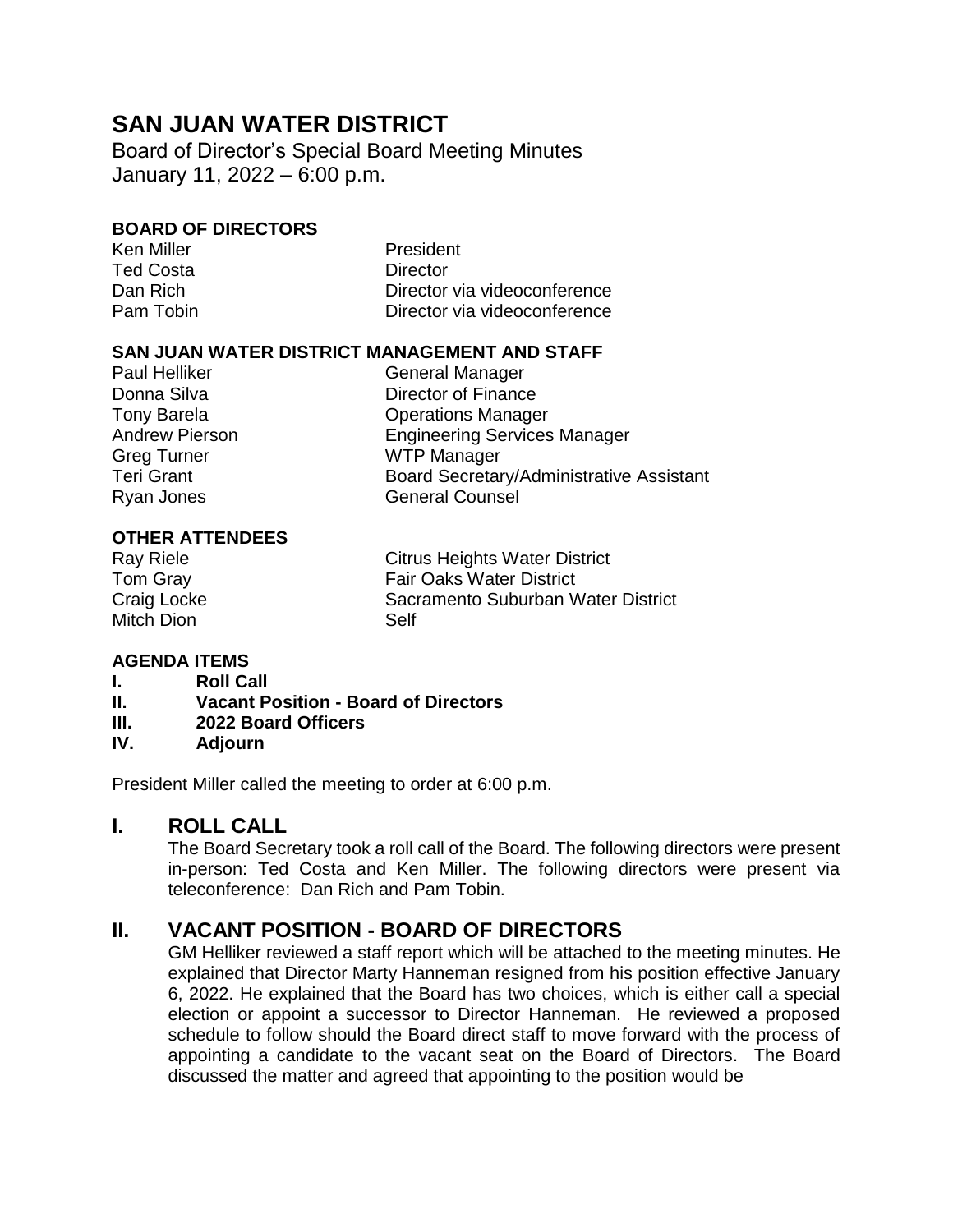#### *Director Tobin moved to follow staff's recommended schedule and put a notice out regarding the vacancy. Director Costa seconded the motion.*

Director Rich commented that the Wholesale Customer Agencies should be made aware of the vacant position so that they could recommend some candidates. GM Helliker pointed out that this is an At-Large position with a term that ends after the November 2022 election, and the November 2022 election will be Division-based elections for Division 1, 3 and 5.

Mr. Tom Gray addressed the Board and requested that the District consider doing additional outreach to the wholesale service area beyond the typical posting and outside of Granite Bay. President Miller stated that the position represents the District At-large which encompasses the wholesale service area. Director Tobin suggested that the Wholesale Customer Agencies post the notice in their newsletter and on their websites to seek out candidates in their retail services areas.

Mr. Mitch Dion addressed the Board and mentioned that the seat that the District is replacing was once held by Director Bob Walters and would currently fall into Division 5 as it is laid out for the future. He commented that Director Walters represented the broader area of Fair Oaks, Orangevale and Folsom for many years.

*The motion carried with the following roll call vote:*

| Ayes:           | <b>Directors Costa, Miller, Rich and Tobin</b> |
|-----------------|------------------------------------------------|
| <b>Noes:</b>    | <b>None</b>                                    |
| <b>Abstain:</b> | None                                           |

# **III. 2022 BOARD OFFICERS**

President Miller informed the Board that the position of Vice President was open.

*Director Costa moved to elect Director Rich as Board Vice President. Director Rich seconded the motion and it carried with the following roll call vote:*

| Ayes:           | <b>Directors Costa, Miller and Rich</b> |
|-----------------|-----------------------------------------|
| Noes:           | Tobin                                   |
| <b>Abstain:</b> | <b>None</b>                             |

# **IV. ADJOURN**

**The meeting was adjourned at 6:14 p.m.**

ATTEST: KENNETH MILLER, President Board of Directors San Juan Water District

\_\_\_\_\_\_\_\_\_\_\_\_\_\_\_\_\_\_\_\_\_\_\_\_\_\_\_\_\_\_\_\_

TERI GRANT, Board Secretary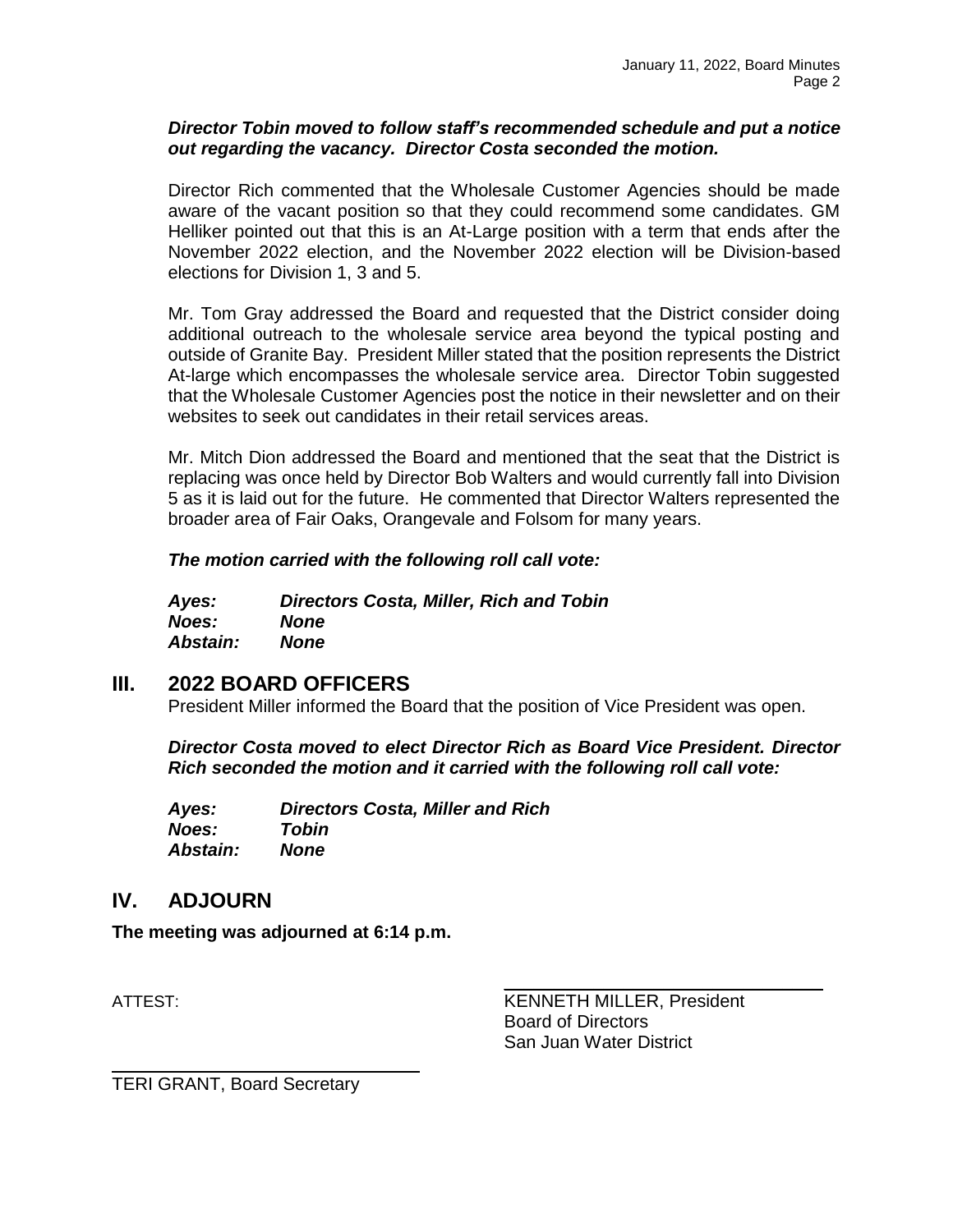# **STAFF REPORT**

To: Board of Directors

From: Paul Helliker, General Manager

Date: January 11, 2022

Subject: Selection of a New Board Member

# **RECOMMENDED ACTION**

Direct staff to solicit applicants for the vacant seat on the San Juan Water District Board of Directors

#### **BACKGROUND**

On January 6, 2022, Director Marty Hanneman notified me and other representatives of the District that he was resigning from the Board of Directors, effective immediately. The Board must now determine the process it will use to replace Director Hanneman.

Pursuant to Government Code Section 1780, the Board may appoint a successor to Director Hanneman no later than 60 days after notice of the Board vacancy was received – which in this case would mean the deadline for a decision would be March 7. Government Code section 1780 does not specify a process for the Board to fill a vacancy, so that process may be structured as the Board chooses. Instead of appointing a successor to Director Hanneman, the Board could call a special election to fill the vacancy, which could occur no earlier than 130 days after the Board's decision. If the Board decides on this course of action prior to January 28, the special election would occur during the June 7 primary election. After January 28, the election would occur as part of the November 8 general election, which would be the normal cycle for this position. Staff is investigating the cost of such a special election, but Sacramento County elections officials estimate that the cost of holding a special election just in that county to be over \$1,000,000.

Should the Board decide to appoint the new Director, the Board would need to authorize the posting of a notice of the vacancy which would need to be displayed in three locations within the San Juan Water District service territory for no less than 15 days before it makes a selection. A copy of a draft notice is attached for the Board's consideration. The notice would require that applicants submit a resume and a letter of interest.

The following is a recommended schedule for this process:

| January 11 | Board authorizes staff to proceed with advertisement |  |
|------------|------------------------------------------------------|--|
|            | .                                                    |  |

- February 11 Applications are due to the District
- February 16 Board meeting candidate interviews
- February 22 Board meeting candidate selection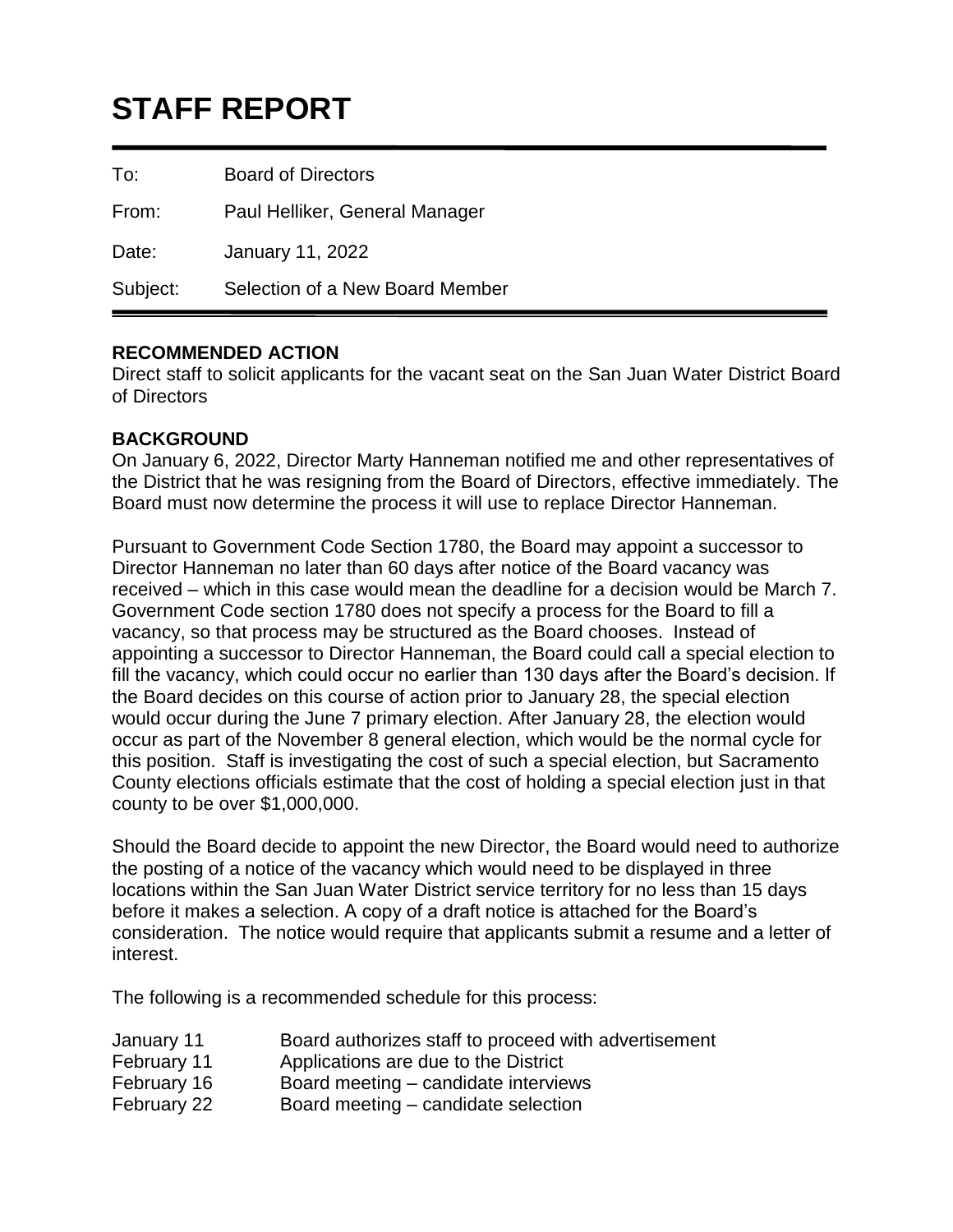Another option would be for the Board to appoint an ad hoc committee to review applications and recommend one or more candidates for the Board to interview and select.

Should the Board not act to either appoint a new Director or schedule a special election within 60 days of the notice of vacancy (March 7), the decision would then become the responsibility of the Board of Supervisors of Sacramento County because it is the county in which the larger portion of the District is located.

In order to be appointed to serve on the Board, applicants must be registered voters of the District. If the Board appoints someone to fill the vacancy, the appointee would hold office until the 2022 District election, which will be the first election in which the three seats on the ballot will be subject to the division-based elections process. The three divisions that will be on the ballot in that election will be Divisions 1, 3 and 5.